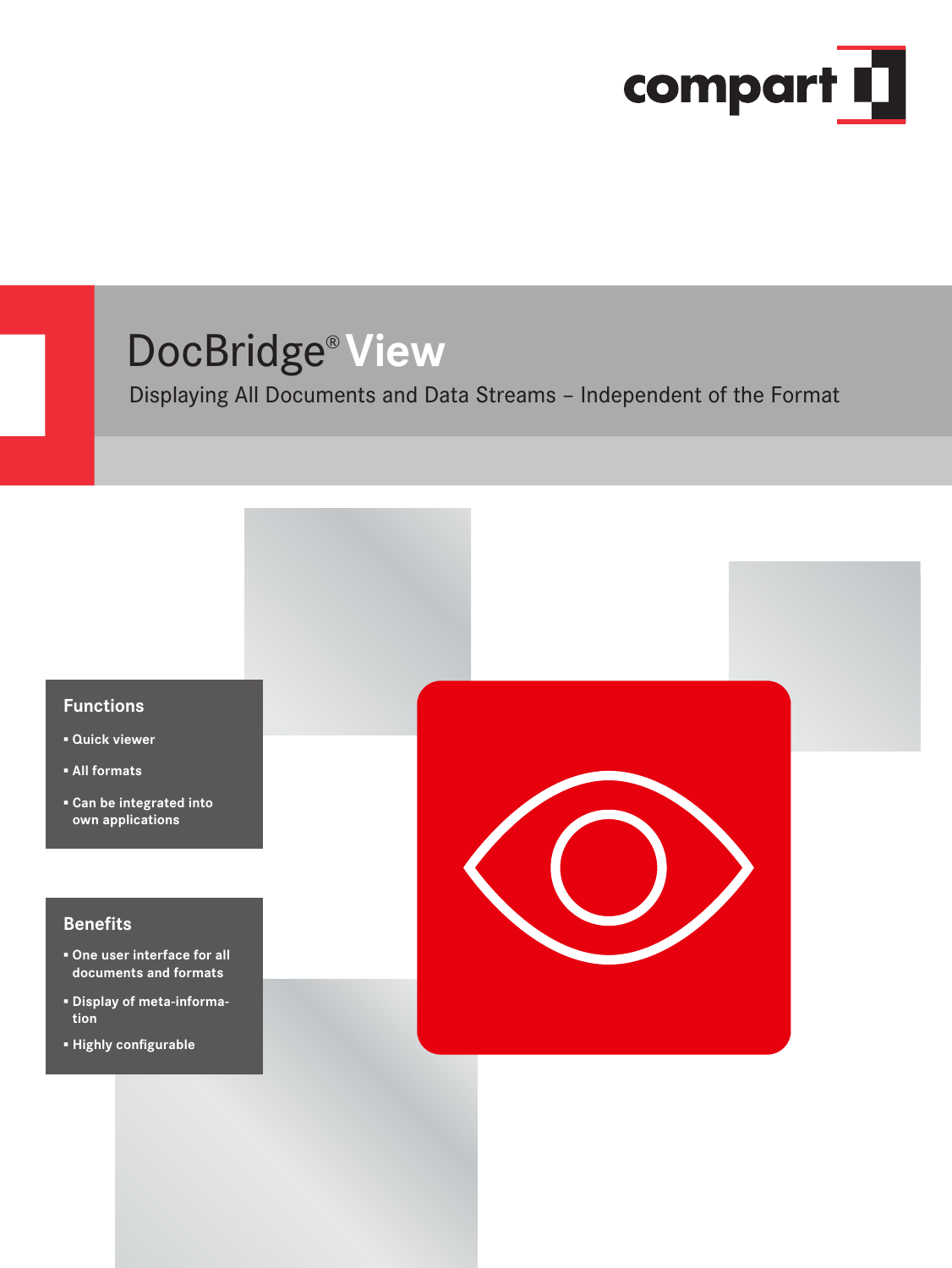# DocBridge® **View**



Large companies have a large variety of specialist applications and document types. A customer file can consist of many files of different formats. Software is therefore required which gives the user a standard view of the different document formats. In an ideal case, you would only need one program to display all document and data stream formats. The ideal case is DocBridge View.

## **What is DocBridge View?**

DocBridge View is a program which is quick and easy to use and displays electronically saved or archived documents. It can display single documents, a series or documents collected together as a batch. An excellent feature is the support of all common file formats used for printing, filing and archiving. Each opened file is displayed in its own view but in the same display window. The loaded files can also be in different formats.

The format of the file is completely transparent for the user and is therefore irrelevant. As DocBridge View is based on the tried and tested DocBridge CORE Engine, all input formats in the Compart Matrix are supported. In all of these file formats, the user will always have a standard view which is always the same.

#### **The DocBridge View Concept**

For the display of documents all resource references are supported. For instance, it does not matter whether a font is included in the display document itself or merely a reference to an external font file, DocBridge View is able to display the file in highly accurate detail. The display on the screen is exactly the same as the printed or archived document. The usual internal and external resources used for the mixed-object formats and AFP, such as overlays, page segments, medium maps and form definitions or fonts are resolved accurately.

When displaying the font, an option has been provided to switch between the representation using similar system fonts and those fonts rasterized by DocBridge View itself. Forms missing in the data stream can be integrated for display and printing. This will further increase legibility and accuracy of the representational accuracy. Pages can also be stamped with additional text such as "Copy" or "Reprint" before they are printed.

In addition to the actual document view, metainformation for the documents is also displayed. For instance, this includes printing information

such as simplex/duplex printing, the number of copies to be printed or information about the entry tray of the printer from which the paper will be taken. The values of NOPs or TLEs will also be displayed for the AFP format.

Finally, DocBridge View also offers further easy operating and display options. The pages of a document can be displayed in a hierarchical tree structure for navigation or as a miniature display. The user can navigate within the index structure for the display of AFP documents, for example in a TLE field containing the customer number. Individual pages of a document can be selected and printed or sent by email.

The DocBridge View display module is also available as a program library. The display of documents in the supported formats can therefore be embedded into existing specialist applications.

. Formate in bestehende Fach-Anwendungen ein-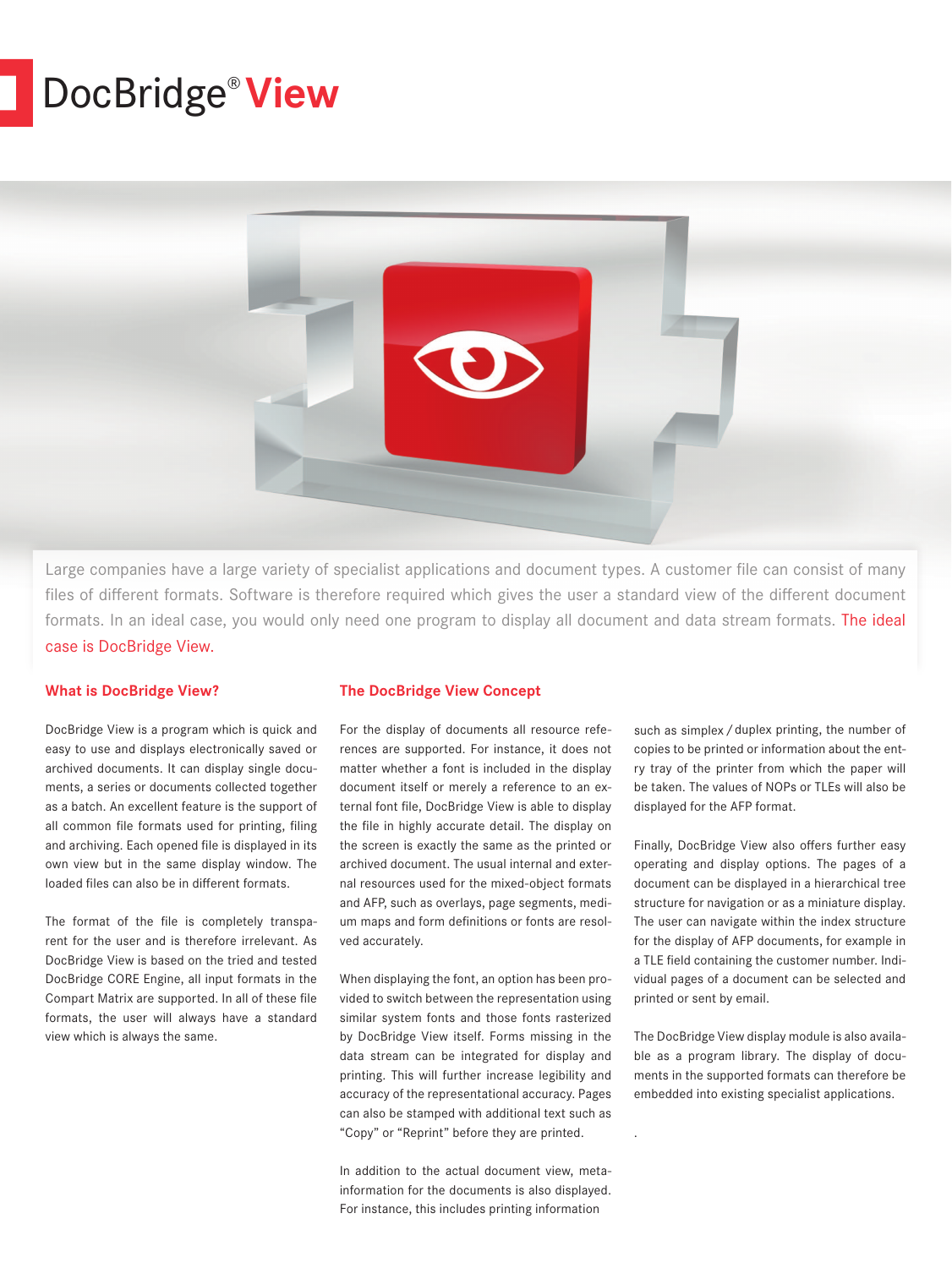## **Universal Document Viewer**

## Input Documents/ Data Streams

## **DocBridge<sup>®</sup> View**

Quick Viewer All Formats Can Be Integrated into Own Applications

## **Application Scenario 1** Application Scenario 2

#### **The Aim**

Employees need to be able to access documents in the archive to answer customer queries more quickly. A customer file contains letters to the customers in AFP format and the customer's incoming scanned post.

## **The Solution**

Documents/ Data Streams

Document structure. The employee has a standardized view of the customer file and can see DocBridge View gathers the documents from the archive. The parts of the file are simultaneously displayed in a hierarchical all of the documents, irrespective of the file format.

## **Resulting Benefits**

- **▪** Integration of existing applications, systems and formats
- **▪** Rapid and expert responses to customer queries
- **▪** Central installation of the required software

## **DocBridge Pilot ®**

## **The Aim**

**Configuration It should be possible to display all document** formats available in the company simply and efficiently in a program.

## **The Solution**

displayed clearly in a tree structure. DocBridge View is able to display all common document and data stream formats from one interface. Individual pages are

## **Resulting Benefits**

- Standard user display an interface for all documents and formats
- **Randiditional software required**
- Can be integrated as a program library in customapplications

### Voice of the Customer

"DocBridge View offers a very good toolbox for seamlessly integrating the program into existing applications."

"I am continually surprised at how many options DocBridge View offers."

*Angelika Hübscher, Handelsregister Berlin*

"Compart is a specialist in optimizing data streams, and what is more, for all standard formats and output channels."

*Stefan Unterbuchberger, Versicherungskammer Bayern*

More success stories at: www.compart.com/en/docbridge-view

## **B** Supported Formats

| $\blacksquare$ PDF  | $\blacksquare$ VIPP      |
|---------------------|--------------------------|
| AFP                 | $\blacksquare$ VPS       |
| • Metacode          | • Linemode               |
| $-LCDS$             | $\blacksquare$ Prescribe |
| PCL                 | $\blacksquare$ XPS       |
| ■ PostScript        | $\blacksquare$ XSL-FO    |
| $-$ SAP             | $\blacksquare$ Raster    |
| $\blacksquare$ PPML | $\blacksquare$ SVG       |
|                     |                          |

## **Why Compart?**

In enterprise document and output management, Compart delivers one or the me<br>solution offerings in the world. Compart delivers one of the most comprehensive

Compart develops all its core technology natively, ensuring operational reliability and single source accountability.

Over the course of more than 2 decades, Compart has developed comprehensive expertise to help our 1,400 customers throughout the world find the most efficient solution for their output management requirements.